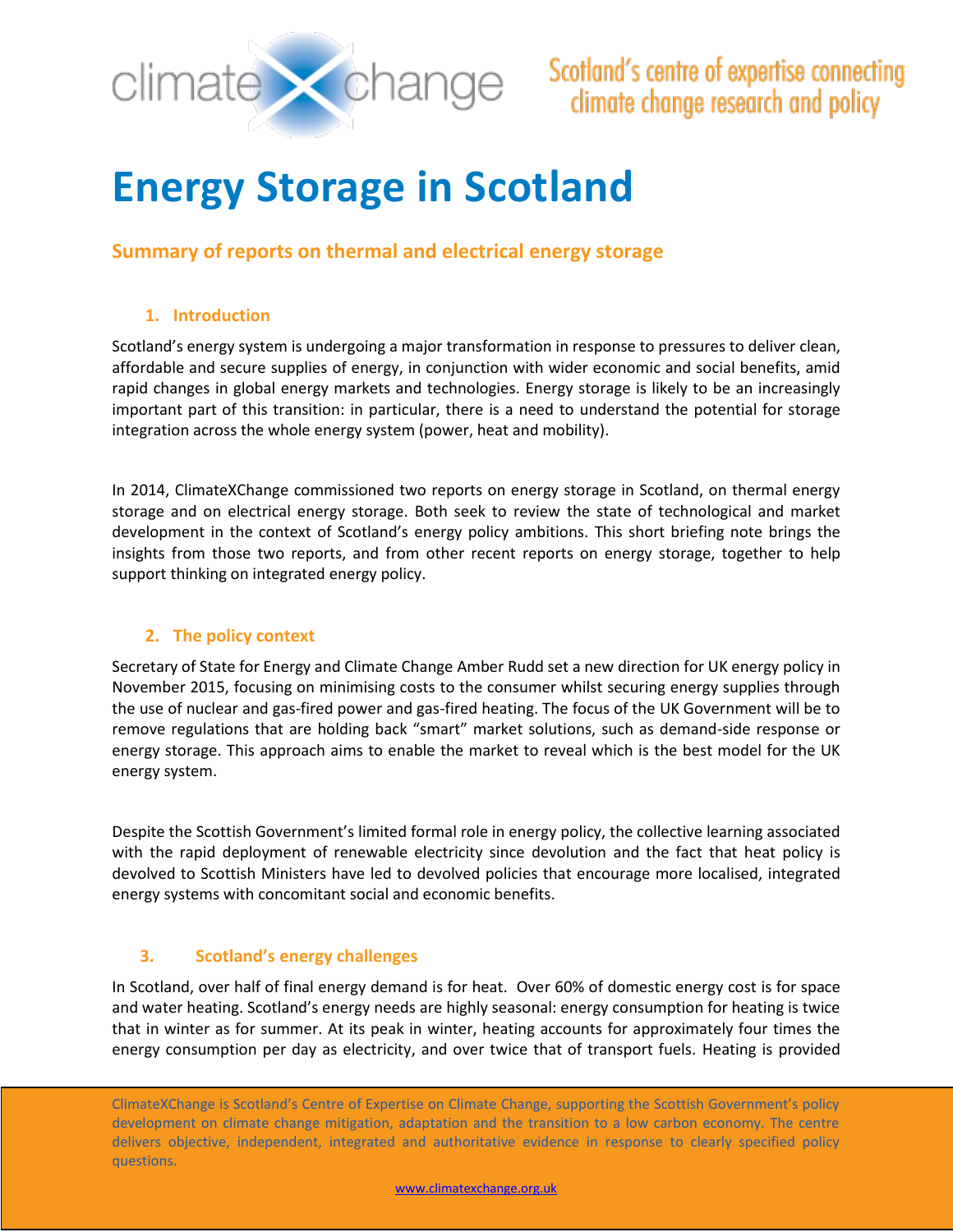largely by natural gas (78% of domestic primary heating systems) or by electricity; a majority of households with electric heating are currently in fuel poverty.

From April 2016, Scotland's electricity supply will be delivered by nuclear and largely intermittent renewables, along with reinforced interconnectors to England. By 2020 roughly two thirds of Great Britain's installed renewable electricity capacity will be situated in Scotland. Following anticipated closure of nuclear power plants by 2023, Scotland's electricity supply will consist of local energy systems, intermittent renewables and grid connections to the rest of the GB grid and overseas.

Meeting Scotland's heating, transport and power needs, whilst delivering a decarbonised energy system by 2050 at affordable costs, willrequire a more holistic approach to energy production and use at different spatial and time scales, including the integration of demand side management and much wider application of energy storage.

## **4. The role of energy storage**

Energy storage enables energy to be provided when it is required, rather than when it is produced. In conventional energy systems in the UK, stocks of fuel or stocks of hot water provide the ability to produce energy on demand (natural gas in the pressurised gas network, transport fuels in bunkers and vehicle fuel tanks, coal stocks at power stations, domestic water tanks). European countries with extensive district heating systems have for many years used the large water storage tanks associated with these networks.

With the move to a much higher proportion of intermittent renewable electricity generation, along with the decarbonisation (and replacement of conventional fuel) of heating and transport, the role of energy storage becomes more important. Better use of energy storage can help Scotland manage peak energy demands and the intermittency of renewables; meet emissions targets; extend infrastructure life; and reduce energy system costs.

Various established and developing energy storage technologies exist, including both electrical and thermal storage. Broadly, energy storage can be provided as:

- **1. Electrical energy stored for electricity**
- **2. Electrical energy stored for heat**
- **3. Thermal energy stored for electricity**
- **4. Thermal energy stored for heat**

Energy storage has the potential to contribute to power system operations both qualitatively, by maintaining stability and voltage quality over seconds to minutes, and quantitatively, by load shifting, levelling and peak shaving when output exceeds demand constraints at network or local level over minutes to hours.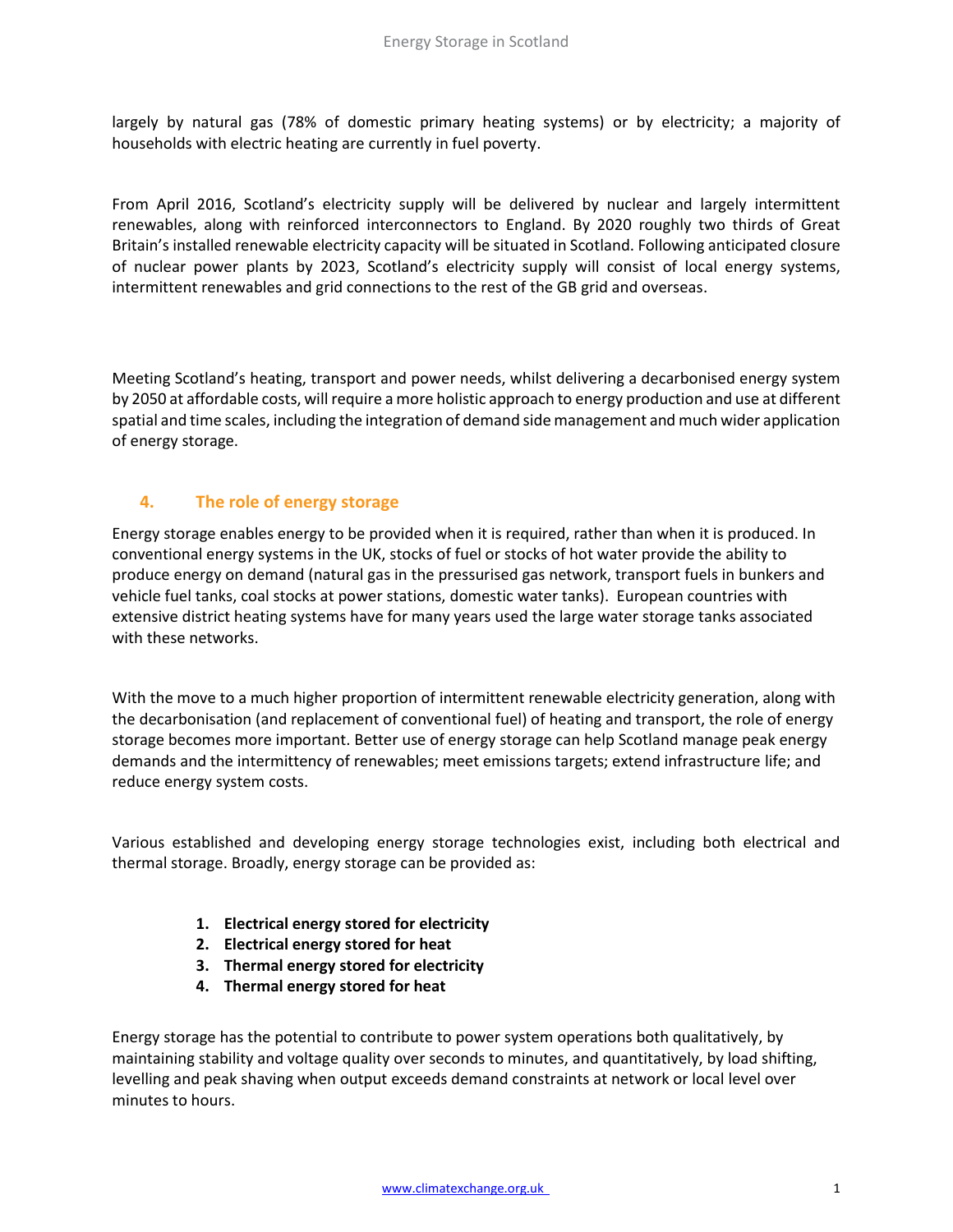Energy storage has the potential to contribute to heat system needs by: storing excess electrical energy generated by renewables at times when demand is low to be provided as heating or cooling at peak times, over periods of hours; balancing co-generation of electricity and heat to provide variable community level heat and power needs, over hours to days; meeting high demand for thermal energy in winter by capturing and storing excess energy in summer, inter-seasonally; integrating variable renewable energy production, on timescales of hours to days; and enabling excess thermal energy from industrial processes or power stations to be converted into useful heat or electricity when needed

## **5. Key implications for Scotland**

#### **Inter-seasonal timescales**

- To take a simplistic scenario, any ambition to meet current winter peak heat needs by complete electrification, would require a massive increase in generation capacity across the UK (>40GW), running with low utilisation. This would be a highly costly approach. Massive deployment of building energy efficiency measures will help reduce overall (and peak) heat demands, and reduce both needs for peak generation and energy storage capacity.
- Storage technologies to help reduce the extreme seasonality of heat demand by inter-seasonal storage, such as use of sensible heat stores (e.g. above ground reservoirs, underground aquifers, subsurface rocks), have been demonstrated to date but not deployed at scale in the UK. Further testing at scale is required.

### **Medium timescales: hours to days**

- Reducing heat and electricity peak loads by load shifting, levelling or shaving is already possible using bulk storage on the electricity transmission network (with pumped hydro systems or compressed air) or balancing co-generation of heat and electricity, using hot water accumulators.
- Similarly, reducing daily peak demand for thermal energy can be achieved by storing off-peak electricity energy to be discharged as heat at peak times. The roll out of smart meters should enable excess energy from wind power to be stored instantaneously; trials in Scotland have shown this approach to be feasible, whether from modern storage heaters or the use of hot water tanks.
- Maintaining thermal stores close to energy use (e.g. domestic hot water tanks) provides additional options for short to medium scale storage.
- Local heat networks can also act as a heat store at times of surplus electricity production, providing this heat to users on the network at a later time. Extensive waste heat from industrial processes could be stored in this way.
- Managing two-way, intermittent flows of electricity in the distribution network can be managed by use of batteries to support voltage control, rather than expensive reinforcement of the network, so managing local constraints.
- Similarly, intraday storage close to energy generation can ensure daily variability of energy demand is met more easily (e.g. maximum demand for energy in morning and evening, but maximum production of solar power is in the middle of the day).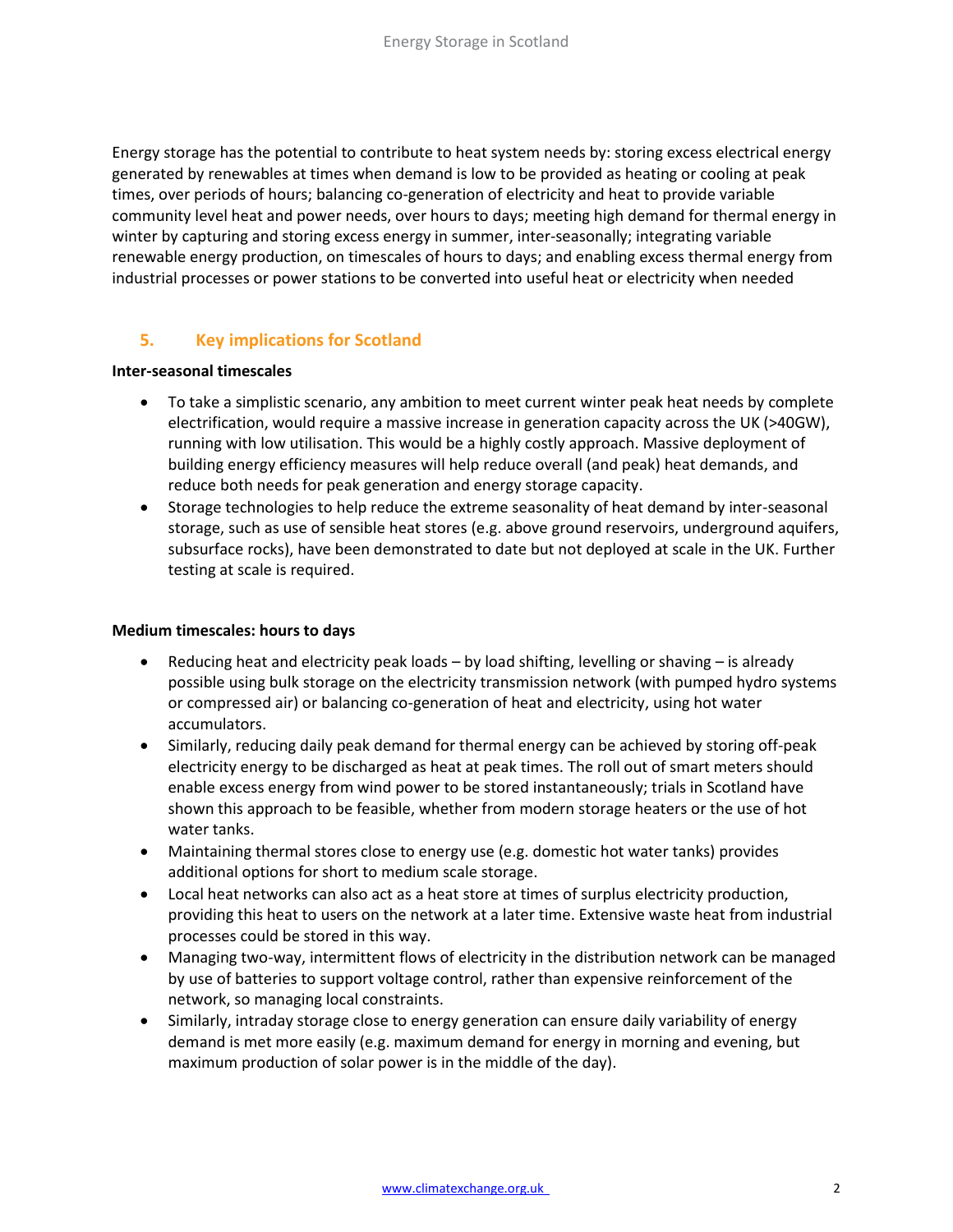- The impact of increasing vehicle electricity charging at peak times is poorly understood: there is a theoretical potential for using vehicles to help balance electricity grid needs but substantial development of "smart" systems and cost incentives are required.
- At GB power system scale, bulk electricity storage is most effectively located in Scotland, to facilitate the integration of intermittent wind energy and reduce transmission costs.

### **Short timescales: seconds to minutes**

 Electricity storage can help short-term variability associated with intermittent renewables on a second-to-second and minute-to-minute basis, helping ensure system stability and reducing costs of ramping up and down thermal generation elsewhere on the system.

#### **Cost effectiveness/investment**

- The value of storage is affected by investment in other measures, as well as the level of renewables penetration. For example, deployment of CCS-fitted conventional generation would tend to reduce the value of energy storage on the power system, although storage may still be attractive for peak shifting.
- At the level of the whole power system, the expansion of transmission capacity is currently cheaper and more effective in terms of system balancing and security than large-scale electrical storage. This is in part because the existing electricity market does not presently allow the full value of energy storage to be realised.
- Specific regulatory constraints on further deployment of energy storage include: double charging bulk electricity storage operators for both meeting demand and absorbing electricity at times of network overload; not allowing Distribution Network Operators (NDOs) to operate storage facilities at distribution level, because they are prevented from holding generation licences; and not incentivising renewable generation operators from co-locating energy storage to help reduce system fluctuations.
- Energy storage for heat and electricity should go hand-in-hand with demand side management (DSM). However, storage and DSM solutions need to be integrated, as DSM is to some extent an alternative to energy storage and can detract from its value.
- Smaller, distributed technologies such as batteries and hydrogen cells have the potential to contribute to peak load and demand management, particularly within local energy systems. However, such technologies currently remain expensive, suggesting they will need support to reach the point of significant deployment.

### **Key implications for Scotland**

- Energy storage technologies are already available to meet short or medium timescale challenges in the energy system, but are poorly incentivised by the current market framework: the most recent bulk electricity storage system in the UK – pumped hydro – was built over 30 years ago. The loss of thermal power generation means a loss of inertia, making the system more difficult to manage.
- The real value to Scotland of energy storage may be: to integrate its intermittent electricity generation assets to help meet the seasonality and daily fluctuation in heat demand; and to develop